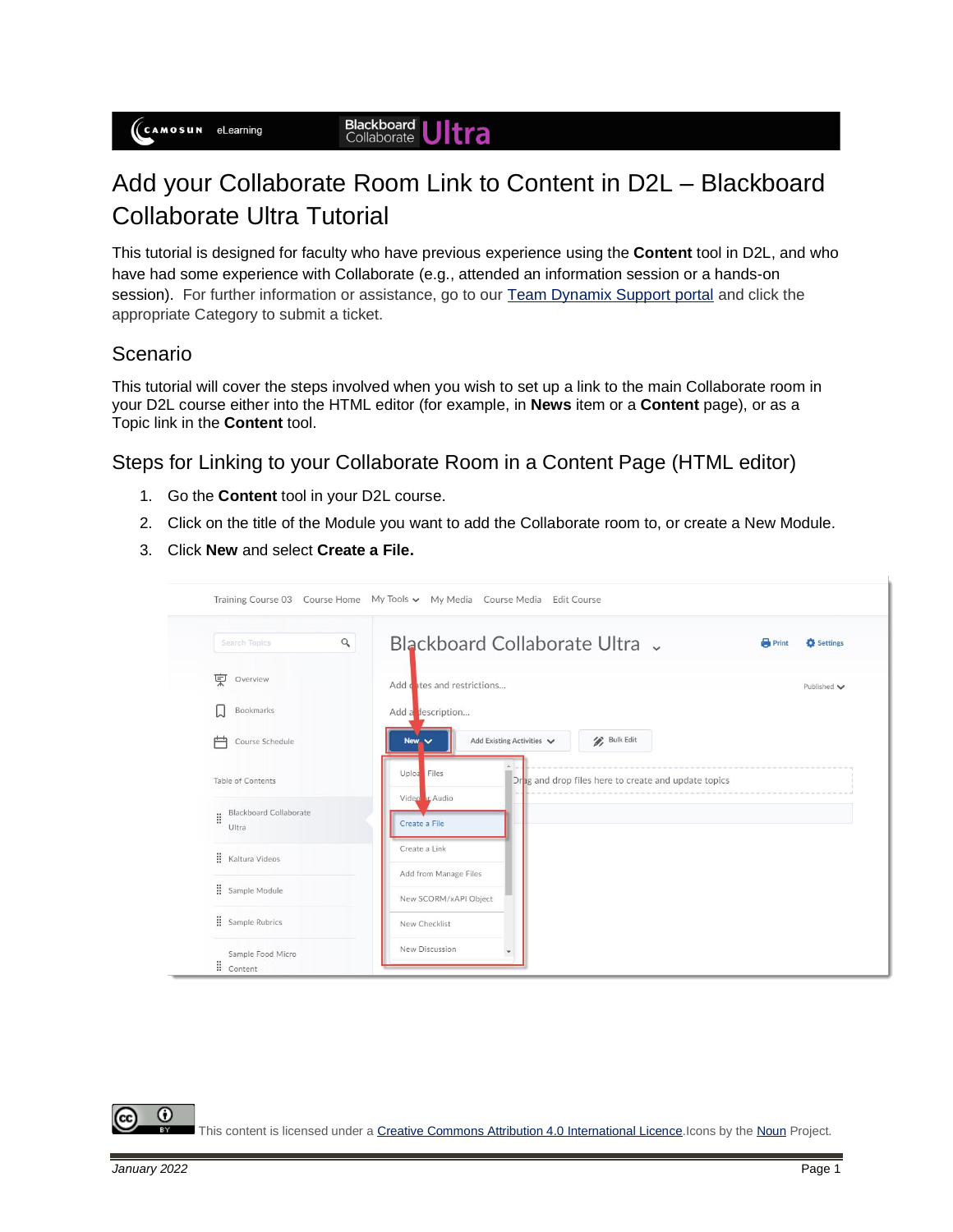4. Add a **Title**, then add contextual and/or instructional text into the HTML editor box. Highlight the words you want to link your Collaborate room to, and click the **Quicklink** icon.

| Training Course 03 Course Home My Tools v My Media Course Media Edit Course                                                                                                                                                                                                                                                                                                            |                                                            |  |  |  |  |  |
|----------------------------------------------------------------------------------------------------------------------------------------------------------------------------------------------------------------------------------------------------------------------------------------------------------------------------------------------------------------------------------------|------------------------------------------------------------|--|--|--|--|--|
| Create a File in "Blackboard Collaborate Ultra"                                                                                                                                                                                                                                                                                                                                        |                                                            |  |  |  |  |  |
| Blackboard Collaborate Ultra Room<br>En Browse for a Template                                                                                                                                                                                                                                                                                                                          |                                                            |  |  |  |  |  |
| 這<br>굔<br>$\mathbf{D}$<br>$\mathbf{G}$ $\sigma^{\circ}$<br>в<br>∪<br>Paragra<br>I<br>Verdana<br>弔<br>Size<br>$\checkmark$<br>$\overline{\phantom{a}}$<br>$\checkmark$<br>$\checkmark$<br>$\overline{\phantom{a}}$<br>$\overline{\phantom{a}}$<br>a series de<br>Click on the Blankboard Collabert to Ultra link to go to our virtual classroom.<br><b>Blackboard Collaborate Ultra</b> | 騦<br>$\overline{\phantom{a}}$<br>$\cdots$                  |  |  |  |  |  |
| Save as Draft<br><b>Publish</b><br>Cancel                                                                                                                                                                                                                                                                                                                                              | $\Delta$ , $\Phi$ , $\Delta$ , $\Xi$ , $\Delta$ , $\Delta$ |  |  |  |  |  |

5. Select **External Learning Tools** (you may need to scroll down in the list).

| Course 03 |                          | 器 |                       |     |
|-----------|--------------------------|---|-----------------------|-----|
| 1y Tools  | <b>Insert Quicklink</b>  |   |                       | ×   |
|           | bntent                   |   | ⋗                     |     |
| ackl      | <b>&amp;</b> Corrse File |   | ⋋                     |     |
|           | Dis ussions              |   | $\mathbf{\mathbf{b}}$ |     |
|           | ePort plio Item          |   | $\mathcal{P}$         |     |
| B         | External Learning Tools  |   | ⋟                     |     |
| go to ou  | 圕<br>Form Templates      |   | ⋗                     |     |
|           | Google Drive             |   | ⋗                     |     |
|           | I News                   |   | $\mathbf{z}$          |     |
|           | <b>ConeDrive</b>         |   | N                     | UT. |
|           | Cancel                   |   |                       | h.  |
|           |                          |   |                       |     |

This content is licensed under [a Creative Commons Attribution 4.0 International Licence.I](https://creativecommons.org/licenses/by/4.0/)cons by th[e Noun](https://creativecommons.org/website-icons/) Project.

(cc

 $\odot$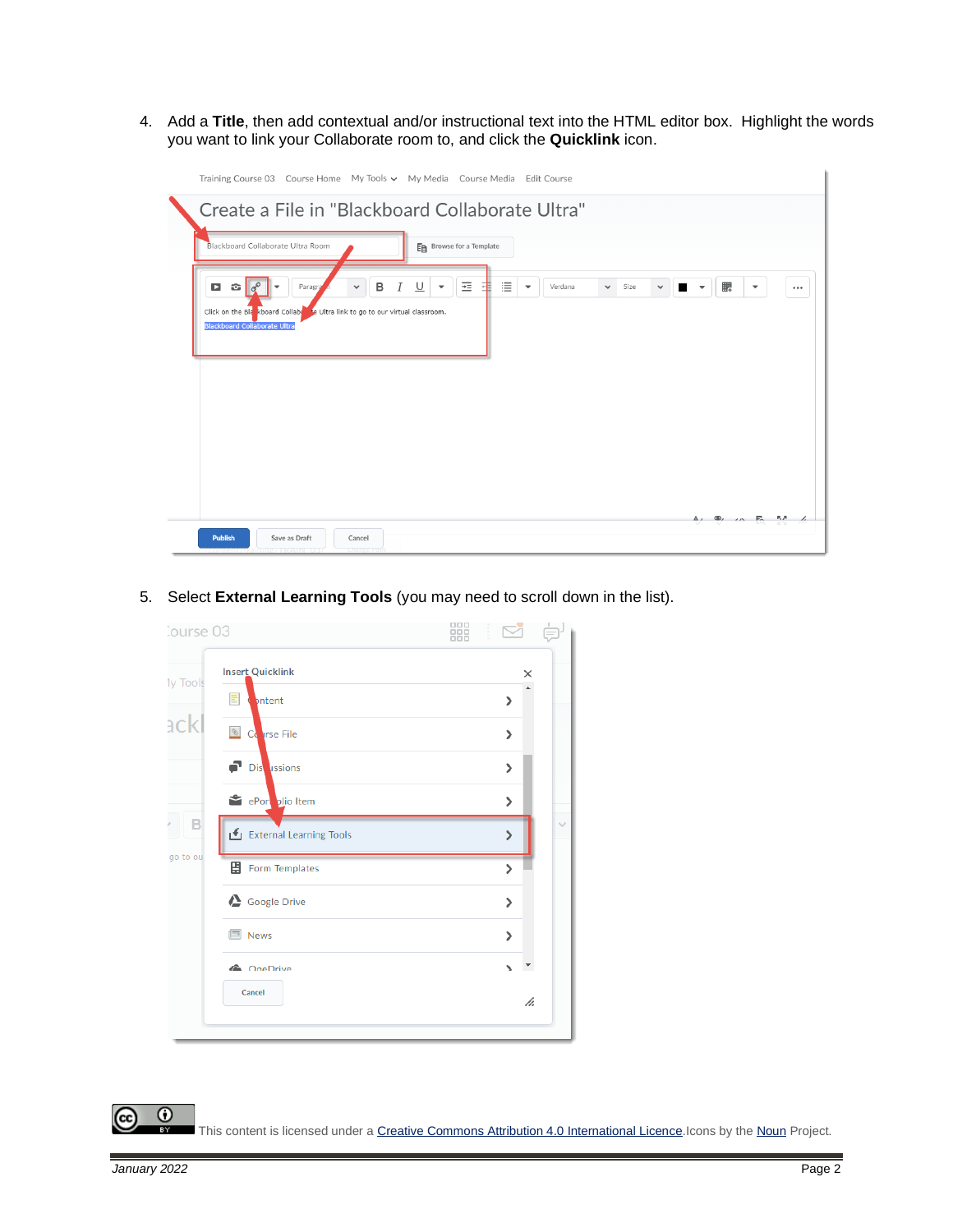6. Select **Blackboard Collaborate Ultra**.



7. The link to your Collaborate room has now been created. Click **Publish**. When you click on the link in the page you just created, and your Collaborate room (named for the D2L course) will appear.



 $\odot$ This content is licensed under [a Creative Commons Attribution 4.0 International Licence.I](https://creativecommons.org/licenses/by/4.0/)cons by th[e Noun](https://creativecommons.org/website-icons/) Project.